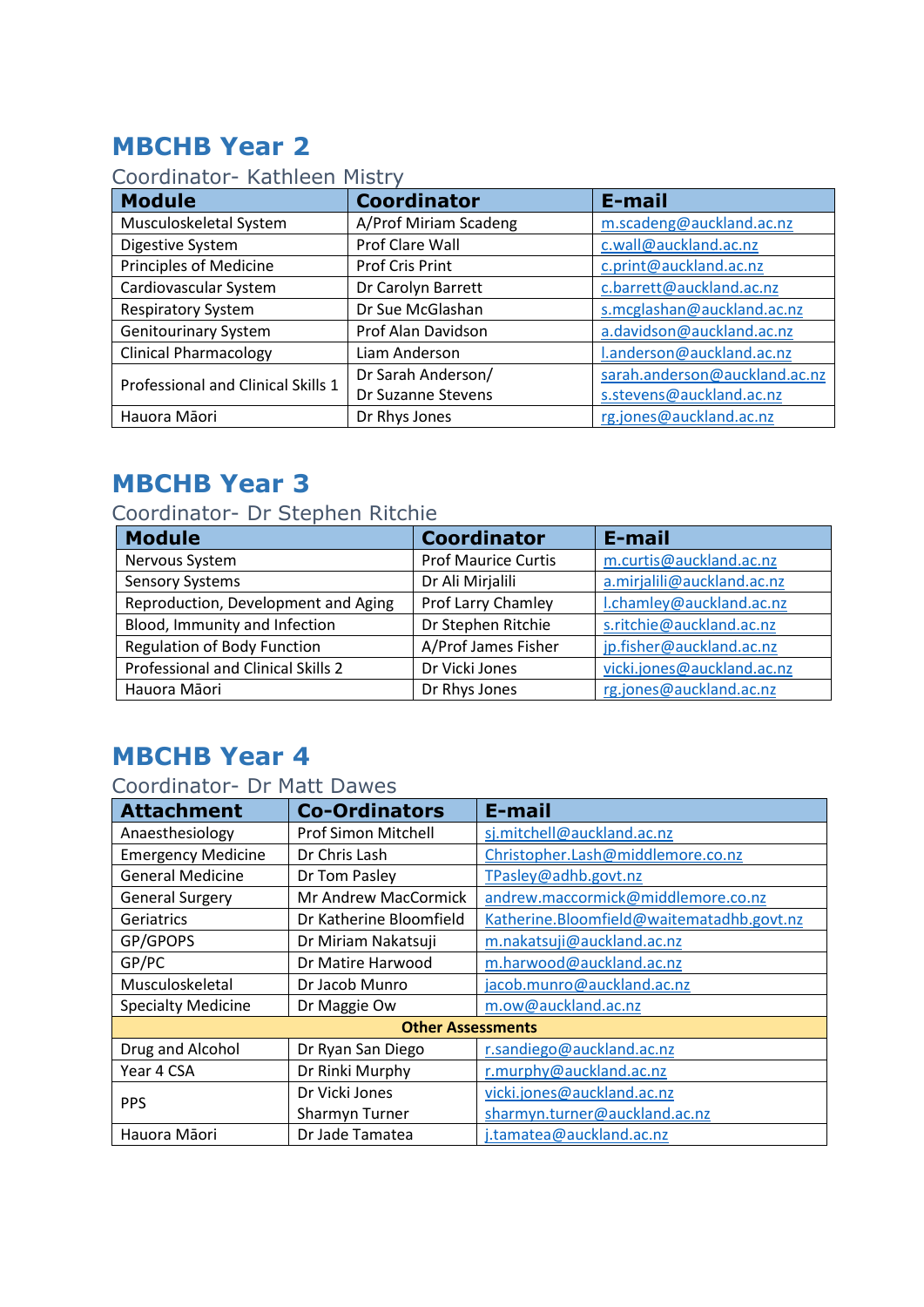### **MBCHB Year 5**

| <b>Attachment</b>                   | <b>Co-Ordinators</b> | E-mail                         |  |
|-------------------------------------|----------------------|--------------------------------|--|
| <b>General Practice</b>             | Dr Rachel Roskvist   | rachel.roskvist@auckland.ac.nz |  |
| <b>Obstetrics &amp; Gynaecology</b> | Dr Meghan Hill       | meghan.hill@auckland.ac.nz     |  |
| Ophthalmology                       | Dr Stuti Misra       | s.misra@auckland.ac.nz         |  |
| Paediatrics                         | Dr Cameron Grant     | cc.grant@auckland.ac.nz        |  |
| Psychiatry                          | A/P David Menkes     | david.menkes@auckland.ac.nz    |  |
| Selective                           | Dr Laura Chapman     | I.chapman@auckland.ac.nz       |  |
| <b>Specialty Surgery</b>            | Dr Andrew Wood       | andrew.wood@auckland.ac.nz     |  |
| <b>Other Assessments</b>            |                      |                                |  |
| <b>Clinical Pathology</b>           | Dr Andrew Dubovyi    | a.dubovyi@auckland.ac.nz       |  |
| <b>Ethics</b>                       | Dr Susi Bull         | susan.bull@auckland.ac.nz      |  |
| Hauora Māori                        | Dr Jade Tamatea      | j.tamatea@auckland.ac.nz       |  |
| PHI Week                            | Prof Boyd Swinburn   | boyd.swinburn@auckland.ac.nz   |  |
| <b>PPS</b>                          | Dr Vicki Jones       | vicki.jones@auckland.ac.nz     |  |
|                                     | Sharmyn Turner       | sharmyn.turner@auckland.ac.nz  |  |
| <b>PSA</b>                          | Dr Catherine Han     | c.han@auckland.ac.nz           |  |
| Quality Improvement                 | Dr Vanessa Selak     | v.selak@auckland.ac.nz         |  |
| Urgent & Immediate                  | Dr Vicki Jones       | vicki.jones@auckland.ac.nz     |  |
| <b>Patient Care</b>                 |                      |                                |  |
| Year 5 CSA                          | Dr Miriam Nakatsuji  | m.nakatsuji@auckland.ac.nz     |  |

### **MBCHB Year 6**

| <b>Attachment</b>                   | <b>Co-Ordinators</b>      | E-mail                             |  |
|-------------------------------------|---------------------------|------------------------------------|--|
| <b>Clinical Imaging</b>             | A/P Miriam Scadeng        | m.scadeng@auckland.ac.nz           |  |
| <b>Cohort Option</b>                | Dr Michelle Locke         | michelle.locke@middlemore.co.nz    |  |
| Elective                            | Mr Andrew MacCormick      | andrew.maccormick@middlemore.co.nz |  |
| <b>Emergency Medicine</b>           | Dr Chris Lash             | Christopher.Lash@middlemore.co.nz  |  |
| <b>General Medicine</b>             | Dr Nigel Lever            | nlever@adhb.govt.nz                |  |
| <b>General Practice</b>             | Dr Kyle Eggleton          | k.eggleton@auckland.ac.nz          |  |
| <b>General Surgery</b>              | <b>Mr Michael Puttick</b> | MPuttick@adhb.govt.nz              |  |
| <b>Obstetrics &amp; Gynaecology</b> | Dr Michelle Wise          | m.wise@auckland.ac.nz              |  |
| Paediatrics                         | Dr Cameron Grant          | cc.grant@auckland.ac.nz            |  |
| Psychiatry                          | Dr Nicholas Hoeh          | n.hoeh@auckland.ac.nz              |  |
| Research Project                    | <b>Prof Cristin Print</b> | c.print@auckland.ac.nz             |  |
|                                     | Prof Chris Bullen         | c.bullen@auckland.ac.nz            |  |
|                                     | Dr Judith McCool          | j.mccool@auckland.ac.nz            |  |
| <b>Other Assessments</b>            |                           |                                    |  |
| Hauora Māori                        | Dr Jade Tamatea           | j.tamatea@auckland.ac.nz           |  |
| <b>PPS</b>                          | Dr Vicki Jones            | vicki.jones@auckland.ac.nz         |  |
|                                     | <b>Sharmyn Turner</b>     | sharmyn.turner@auckland.ac.nz      |  |
| <b>PSA</b>                          | Dr Catherine Han          | c.han@auckland.ac.nz               |  |